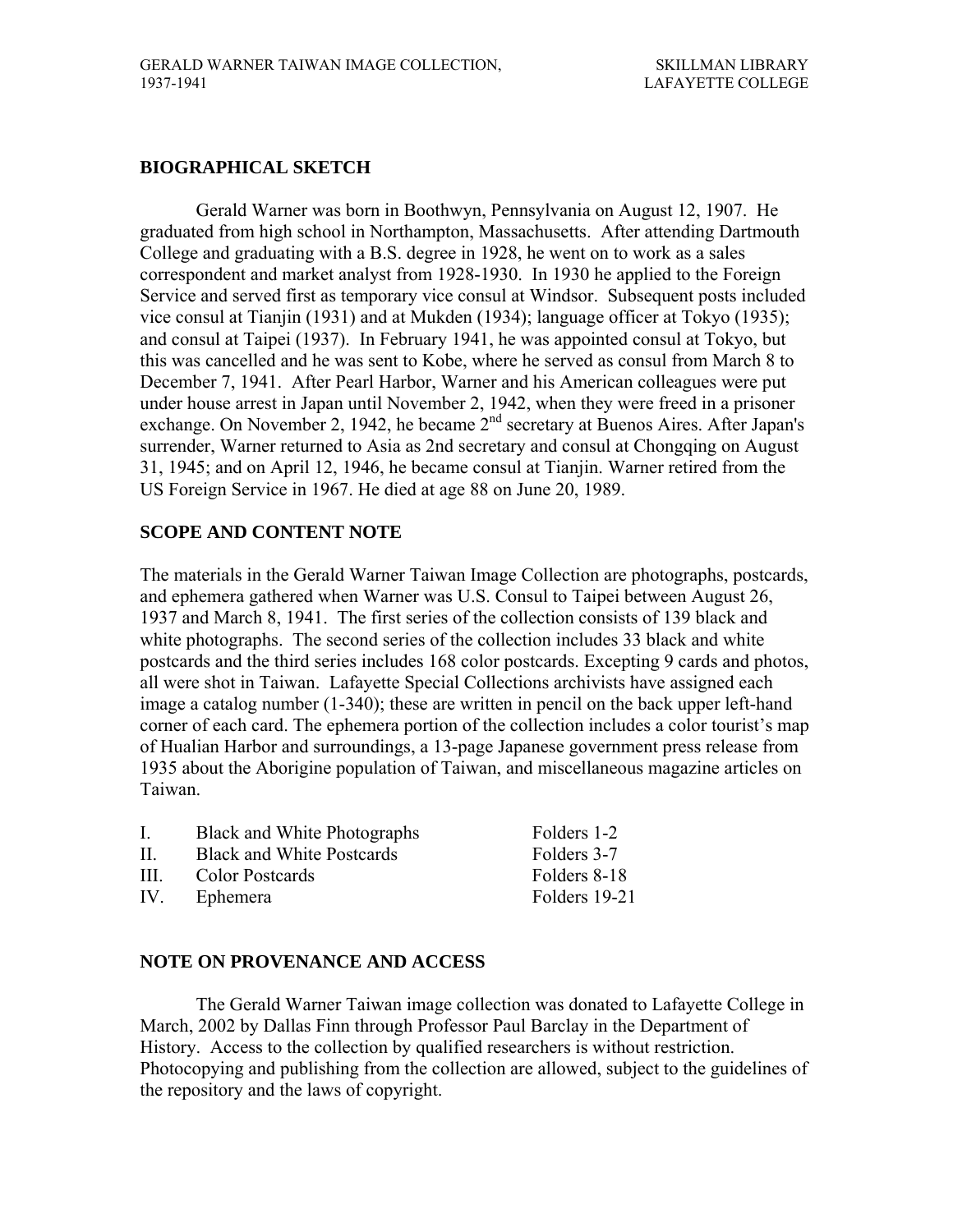# **SERIES DESCRIPTIONS**

## **SERIES I. Black and White Photographs (139)**

## **Folder:**

**1** (nos. 1-69) and

**2** (nos. 70-139). **139** photographs. Many produced by "K. Katsuyama, Kyomachi, Taihoku" [Taihoku=Taipei]. The backs of several of these photos have penciled-in notes; "Showa 9" [1934] is written on one; others are ethnic-group names (Tsou, Paiwan, etc.). Many are marked in very fluent Chinese handwriting, to identify place names or activities. Themes: urban street life, rugged scenic vistas, portraits of Chinese folkways (funerals, alters, Peking opera, etc.), labor conditions, etc. Photographs of Taiwan Aborigines are generally staged shots of weaving, potting, playing music, preparing for hunts, dining, rowing or posed displays of native clothing, tattoos, pipes, and other forms of adornment. Three have identical counterparts among the colorized postcards in series III. Some photos lack professional lighting and the staged quality of the Katsuyama photographs. Warner, an avid photographer, may have taken these photos himself.

## **SERIES II. Black and White Postcards (33)**

### **Folder:**

**3** (nos. 140-153). **14** b/w postcards. Imprint: Katsuyama Photo Studio. Akashi-machi, Taipei. Scenes from Taiwan Aborigine life, landforms, and a suspension bridge with automobiles. Lengthy Japanese-language captions extol the beauty of the island, the blessings of Japanese rule, and celebrate Aborigine culture.

**4** (nos. 154-160). **7** b/w postcards. Imprint: Taisho company, "Taisho Hato Brand." Made in Wakayama. Series: *Tainan meisho* [Famous Sights of Tainan]. Bi-lingual captions. Culturally significant buildings of Tainan city, hearth of Taiwanese traditional culture.

**5** (nos. 161-163). **3** b/w postcards. Imprint: "jH". Captions in Japanese. Series: *Arisan no fuko* [Scenes from "Arisan" (Mount Ali) in Taiwan].

**6** (no. 164) **1** b/w postcard. Imprint: "Asahi" (Japanese). Family of four in front of slateroof house in southern Taiwan.

**7** (nos. 165-172). **8** b/w postcards with large white borders stamped w/ linoleum-block designs. Imprint: Haikou, Hainan Island. Photos of members of the Li ethnic group. Hainan is in the Gulf of Tonkin, and is now part of the People's Republic of China.

# **SERIES III. Color Postcards (168)**

**Folder: 8** (nos. 173-203) and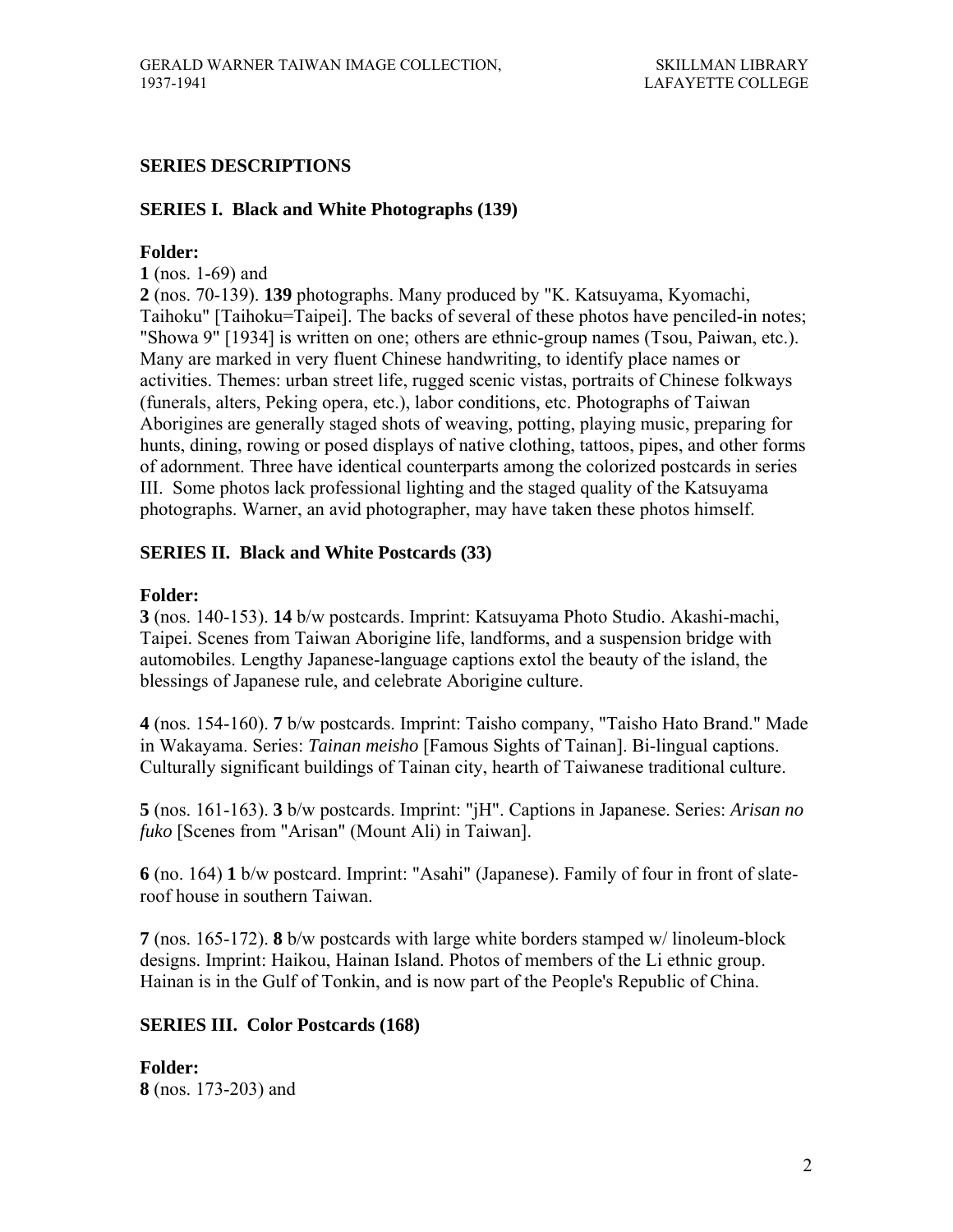**9** (nos. 204-241). **69** colorized postcards. Imprint: *Taihoku: seibanya honten* (Japanese). English titles with longer Japanese titles and captions. Several types, including: Aborigine themes (individual and group portraits); rural scenes; urban architecture; street life; Taiwanese "beauties," and others.

**10** (nos.242-283). **42** colorized postcards. Imprint: "Pegasus" logo. Japanese captions, no English. Similar in appearance and theme to folders **8** and **9**.

**11** (nos. 284-307). **24** colorized postcards. Imprint: Taisho company, "Carte Postale," made in Wakayama, Japan. Short English captions, longer Japanese captions, pictures bordered in red with large white frames. Government buildings, Aborigines, scenic shots—all types.

**12** (nos. 308-321). **14** colorized postcards. Imprint: Taisho company, "Carte Postale," made in Wakayama, Japan. Aborigine themes. Colorized photos of tropical fruits, tea bushes, and other commercial plants.

**13** (nos. 322-328). **7** colorized postcards. Imprint: "Katsuyama Photo Studio, Akashimachi, Taipei." Series title: "Manners of the savages, Formosa." Japanese captions.

**14** (nos. 329-333). **5** colorized postcards. Imprint. Katsuyama Co., Taipei. Five cards related to tea manufacture or consumption.

**15** (nos. 334-337). **4** water-color postcards. Imprint: Katsuyama Co., Taipei. Four paintings by the famous Taiwanese artist Lan Ying-ting (romanized Japanese signature: "Ran In Tei").

**16** (no. 338). **1** colorized postcard. Imprint: *Taiwan gunshireibu ken'etsusai* (Japanese). Members of Ami ethnic group dancing. Captions in Japanese, Chinese, and English; the only tri-lingual card in the collection.

**17** (no. 339). **1** postcard. Imprint: *Gakko bijutsu sha kinsei* (Japanese). Traditional style Chinese watercolor painting of Suao-Hualian Highway.

**18** (no. 340). **1** color postcard. Imprint: Tanaka and Co. English and Japanese captions. Arashiyama in Kyōto Japan.

# **SERIES IV: Ephemera**

# **Folder:**

**19** "Synthesis of the Aborigines of Taiwan." Riban no tomo (Friends of Aborigine Administration), n.d. [1935] Thirteen page type-script of official descriptions of the Aborigine population of Taiwan, 1935. Basically a Japanese government press release.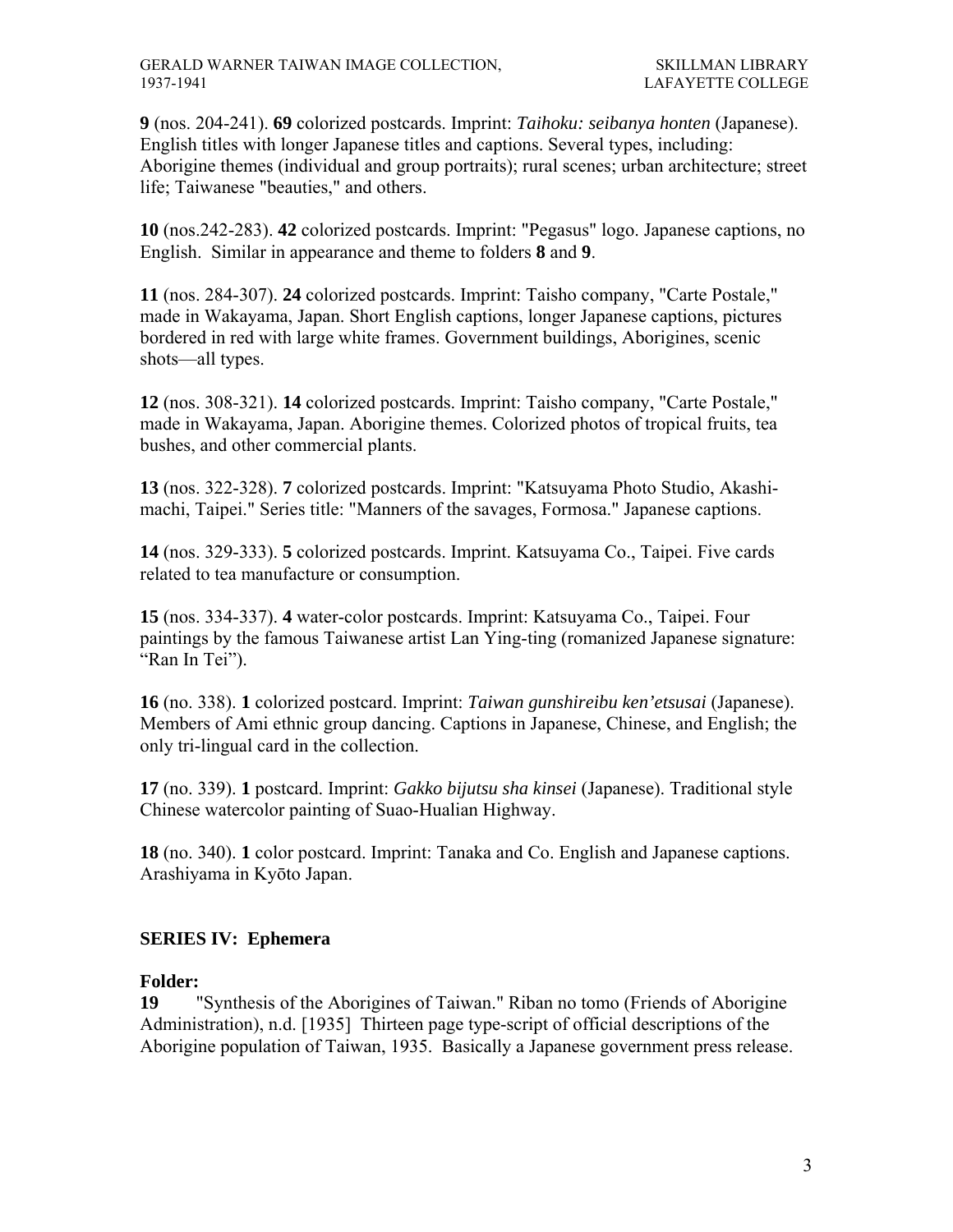Articles. "Goho the Interpreter," Shunkichi Akimoto, n.d, [1940]. (Magazine cannot be identified). "Taiwan South Seas Line." Map for Japanese cruise ship in the Asian empire and beyond. Other miscellaneous clippings of uncertain origin or significance.

Color Tourist's Map of Hualien Harbor and Beyond. 1935, Katayama Shashinkan (Katayama Photograph Studio). Color bird's eye view of Taiwan from east coast. Notes on geography, scenery, population, immigrants, local products printed on back of map (in Japanese).

List of individual folders, images and titles (Image #s in square brackets) for photographs and postcards. Titles are from the digitized version of the Warner Collection.

| <b>Folder</b> | <b>Title</b><br>#                                   |
|---------------|-----------------------------------------------------|
| 1             | [0001] Woman weaving                                |
| $\mathbf{1}$  | [0002] Tsou tooth removal                           |
| $\,1$         | [0003] Four Orchid Island women                     |
| 1             | [0004] Ten Orchid Island women carrying vessels     |
| $\,1$         | [0005] Nine Orchid Island women dancing in a circle |
| $\mathbf{1}$  | [0006] Female coiffure Fujianese (Hoklo)            |
| $\mathbf{1}$  | [0007] The Confucius Shrine, Tainan                 |
| $\mathbf{1}$  | [0008] Beigang Chaotian Gong                        |
| $\mathbf{1}$  | [0009] Japanese Police and Orchid Islanders         |
| $\mathbf{1}$  | [0010] Ceremonial bells and zither                  |
| $\mathbf{1}$  | [0011] Sidewalk clothing market                     |
| $\mathbf{1}$  | [0012] Aerial view of Chaotian Gong                 |
| $\mathbf{1}$  | [0013] Orchid Island boats                          |
| $\mathbf{1}$  | [0014] Taipei slaughterhouse                        |
| $\mathbf{1}$  | [0015] Ghost dancers                                |
| 1             | $[0016]$ Men at plow                                |
| 1             | [0017] Tainan Yongle market                         |
| 1             | [0018] Men of Orchid Island                         |
| 1             | [0019] Paiwan man flanked by four women             |
| 1             | [0020] Orchid Islanders with spears upright         |
| 1             | [0021] Drinking together                            |
| 1             | [0022] Joined-mouth drinking                        |
| $\mathbf{1}$  | [0023] Funeral procession with palanquin            |
| $\mathbf{1}$  | [0024] Paiwan man and woman in front of house       |
| $\mathbf{1}$  | [0025] Taipei sidewalk                              |
| $\mathbf{1}$  | [0026] Locomotive                                   |
| $\mathbf{1}$  | [0027] Suao-Hualian Highway                         |
| $\mathbf{1}$  | [0028] Southern Gate of Fort Tainan                 |
| $\mathbf{1}$  | [0029] Taroko Gorge                                 |
| $\mathbf{1}$  | [0030] Suao-Hualian Highway                         |
| $\mathbf{1}$  | [0031] Burning incense at Baoan Gong                |
| $\mathbf{1}$  | [0032] Sakaemachi Street, Taipei                    |
| $\mathbf{1}$  | [0033] Five men with guns                           |
| 1             | [0034] Human-powered irrigation                     |
| $\mathbf{1}$  | [0035] Washing clothes in canal                     |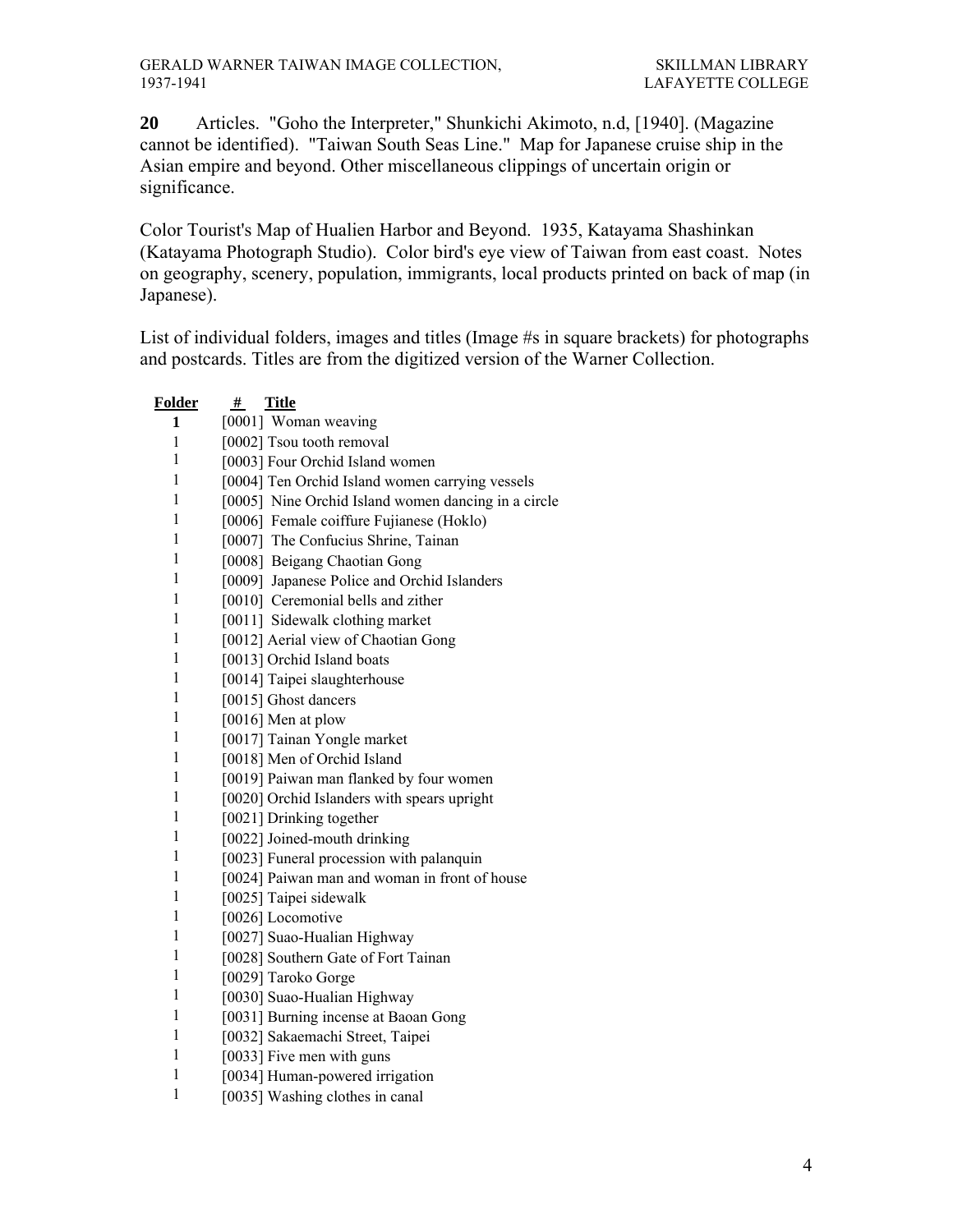| 1                       | [0036] Lion's Head Mountain Temple Complex           |
|-------------------------|------------------------------------------------------|
| 1                       | [0037] Indigo production and burden carrying         |
| 1                       | [0038] Sun Moon Lake fishing boat                    |
| 1                       | [0039] Candy sculpture                               |
| 1                       | [0040] Story-teller                                  |
| 1                       | [0041] Paiwan forearm tattoos                        |
| 1                       | [0042] Saisiat granary                               |
| 1                       | [0043] Altar                                         |
| 1                       | [0044] Paiwan statues and beam                       |
| 1                       | [0045] Saisiat head-dress and granary                |
| 1                       | [0046] Pingdong woman in regalia                     |
| 1                       | [0047] Three Paiwan musicians                        |
| 1                       | [0048] Saisiat watchtower and building on posts      |
| 1                       | [0049] Reluctant subjects                            |
| 1                       | [0050] Atayal women hulling rice                     |
| 1                       | [0051] Paiwan youths in front of a skull shelf       |
| 1                       | [0052] Saisiat head-dress                            |
| 1                       | [0053] Sixtieth Birthday Altar and Banquet           |
| 1                       | [0054] Tsou elder in traditional dress               |
| 1                       | [0055] Bunun man facing camera                       |
| 1                       | [0056] Drinking from bamboo cups                     |
| 1                       | [0057] Men and women in front of a barbed-wire fence |
| 1                       | [0058] Pingdong County headman                       |
| 1                       | [0059] Neiwen village                                |
| 1                       | [0060] Pingdong men drinking together                |
| 1                       | [0061] Ami with cigar                                |
| 1                       | [0062] Bunun women hulling                           |
| 1                       | [0063] Two Paiwan females carrying baskets           |
| 1                       | [0064] Saisiat men sharing meal and drinks           |
| 1                       | [0065] Family meal                                   |
| 1                       | [0066] Couple standing on a suspension bridge        |
| 1                       | [0067] Women hulling millet in Pingdong              |
| 1                       | [0068] Atayal woman transporting produce             |
| 1                       | [0069] Orchid Island woman                           |
| 2                       | [0070] Carrying produce in Taidong                   |
| $\frac{2}{2}$           | [0071] Four Ami dignitaries in full dress            |
|                         | [0072] Paiwan family of four                         |
| $\overline{c}$          | [0073] Paiwan circle-dance in full regalia           |
| $\overline{\mathbf{c}}$ | [0074] Indigenous clothing                           |
| $\overline{c}$          | [0075] Ami young men's house                         |
| $\overline{c}$          | [0076] Ami man paddling raft                         |
| $\overline{\mathbf{c}}$ | [0077] Man smoking pipe                              |
| $\overline{\mathbf{c}}$ | [0078] Japanese and Ami in costume                   |
| $\overline{c}$          | [0079] Headman in front of ancient tree              |
| $\overline{c}$          | [0080] Paiwan slate roof with decorative lintel      |
| $\overline{c}$          | [0081] Pingdong men on guard-duty                    |
| $\overline{c}$          | [0082] Paiwan carved wooden statues                  |
| $\overline{c}$          | [0083] Female coiffure, rearview                     |
| $\overline{c}$          | [0084] Northern Ami man                              |
| $\overline{2}$          | [0085] Staging a raid                                |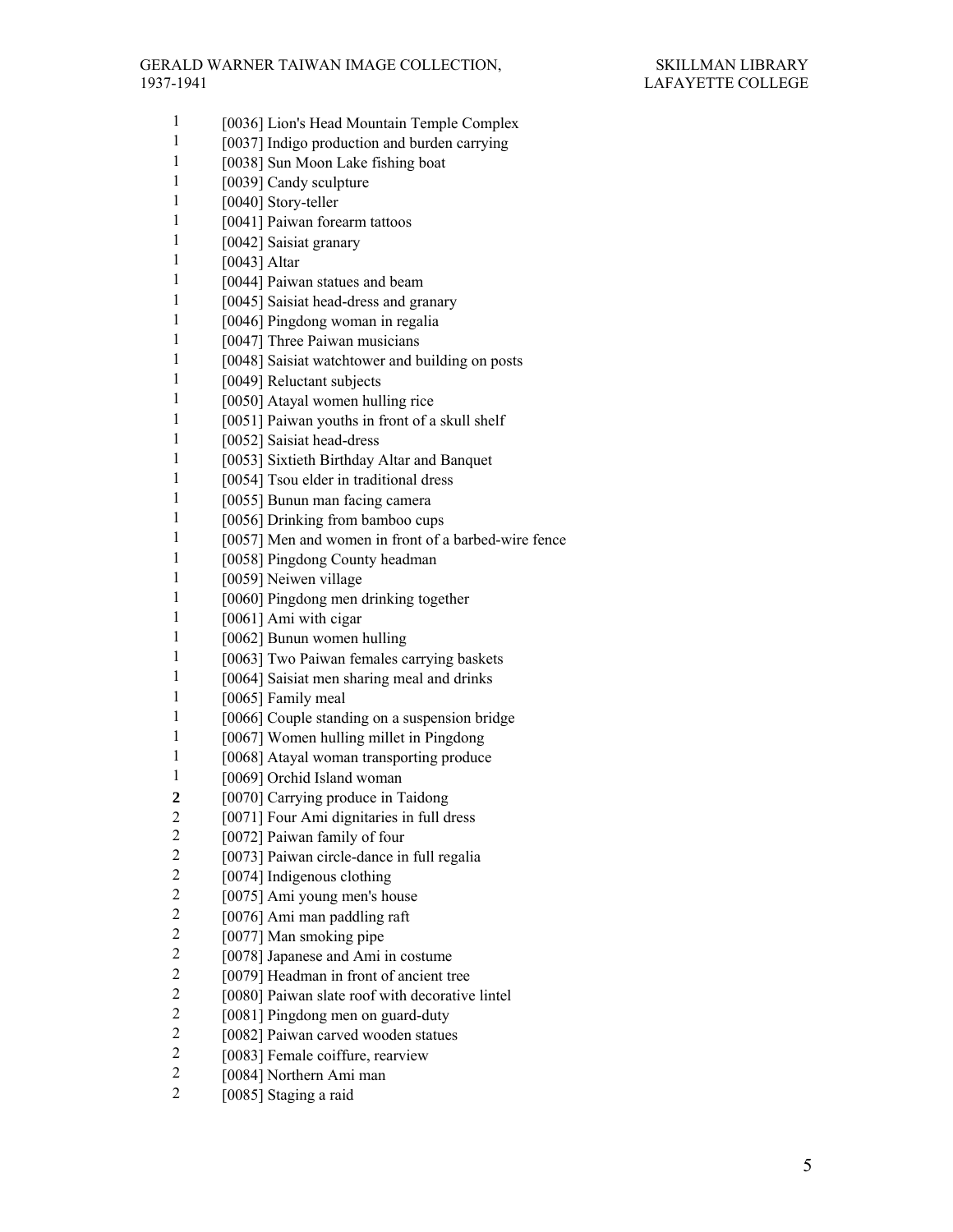- 2 [0086] Traditional Atayal Healing<br>2 [0087] Water buffalo in a flooded
- 2 [0087] Water buffalo in a flooded field<br>2 [0088] Mt. Guanvin
- 2 [0088] Mt. Guanyin<br>2 [0089] Bustling city
- 2 [0089] Bustling city street<br>2 [0090] Monastery on Mt. 0
- 2 [0090] Monastery on Mt. Guanyin<br>2 [0091] Oing Taiwan provincial hea
- 2 [0091] Qing Taiwan provincial headquarters<br>2 [0092] Boy on a water buffalo
- $\frac{2}{2}$  [0092] Boy on a water buffalo<br>2 [0093] Sailboat
- 2 [0093] Sailboat<br>2 [0094] Food stal
- 2 [0094] Food stall and diners<br>2 [0095] Outdoor Theater
- 2 [0095] Outdoor Theater<br>2 [0096] Peace Ceremony
- 2 [0096] Peace Ceremony in Pingdong County<br>2 [0097] Hulling millet with pestles
- 2 [0097] Hulling millet with pestles<br>2 [0098] Family portrait from Koras
- 2 [0098] Family portrait from Koras Atayal<br>2 [0099] Paiwan housing on hillside
- 2 [0099] Paiwan housing on hillside<br>2 [0100] Paiwan carving
- 2 [0100] Paiwan carving<br>2 [0101] Reclining woma
- $\frac{2}{2}$  [0101] Reclining woman<br> $\frac{2}{2}$  [0102] Dining in Pingdon
- <sup>2</sup> [0102] Dining in Pingdong County<br><sup>2</sup> [0103] Richly attired Ataval man an
- 2 [0103] Richly attired Atayal man and woman<br>2 [0104] Tunnel on the Suao-Hualian Highway
- <sup>2</sup> [0104] Tunnel on the Suao-Hualian Highway<br><sup>2</sup> [0105] Another view of Suao-Hualian Highwa
- 2 [0105] Another view of Suao-Hualian Highway<br>2 [0106] Man and caretaker
- 2 [0106] Man and caretaker<br>2 [0107] Taroko Gorge
- 2 [0107] Taroko Gorge<br>2 [0108] Shimizu bluff
- $\frac{2}{2}$  [0108] Shimizu bluff<br> $\frac{2}{10109}$  Huddled men
- 2 [0109] Huddled men on slate deck<br>2 [0110] Paiwan drinking vessels
- 2 [0110] Paiwan drinking vessels<br>2 [0111] Paiwan bamboo-pole ritu
- $\frac{2}{2}$  [0111] Paiwan bamboo-pole ritual<br> $\frac{2}{2}$  [0112] Woman smoking a nine
- 
- 2 [0112] Woman smoking a pipe<br>2 [0113] Four women with black-2  $[0113]$  Four women with black-cloth head-dresses<br>2  $[0114]$  Plucking a mouth bow
- 2  $[0114]$  Plucking a mouth bow<br>2  $[0115]$  Cliff on Sanijaozhui M
- 2 [0115] Cliff on Sanjiaozhui Mountain<br>2 [0116] Multi-colored bluff
- $\frac{2}{2}$  [0116] Multi-colored bluff<br> $\frac{2}{10117}$  Yulong Falls
- 2 [0117] Yulong Falls<br>2 [0118] Snowy moun
- 2 [0118] Snowy mountain peaks of Yushan<br>2 [0119] Interesting Rock
- 2 [0119] Interesting Rock<br>2 [0120] Women carrying
- 2 [0120] Women carrying earthenware vessel<br>2 [0121] Man with umbrella on mountain path
- $\frac{2}{2}$  [0121] Man with umbrella on mountain path  $\frac{2}{101221}$  Spear-fishing in rapids
- 2 [0122] Spear-fishing in rapids<br>2 [0123] Atayal tattooing proces
- 2 [0123] Atayal tattooing process<br>2 [0124] Atayal woman with neck
- 2 [0124] Atayal woman with necklaces<br>2 [0125] Six Ataval women standing
- 2 [0125] Six Atayal women standing<br>2 [0126] Erhu and vangain duet
- 2  $[0126]$  Erhu and yangqin duet<br>2  $[0127]$  A ring of dancers
- $\frac{2}{2}$  [0127] A ring of dancers<br> $\frac{2}{2}$  [0128] Bunun women pla
- 2 [0128] Bunun women playing Jew's harps<br>2 [0129] Two women playing Jew's harps
- 2 [0129] Two women playing Jew's harps<br>2 [0130] Harvesting tongcao
- 2 [0130] Harvesting tongcao<br>2 [01311] Very large Ami circ
- [0131] Very large Ami circle dance
- 2 [0132] Wedding dance in Pingdong county<br>2 [0133] Paiwan architecture
- 2 [0133] Paiwan architecture<br>2 [0134] Orchid Islanders and
- [0134] Orchid Islanders and dwellings
- 2 [0135] A ceremonial gate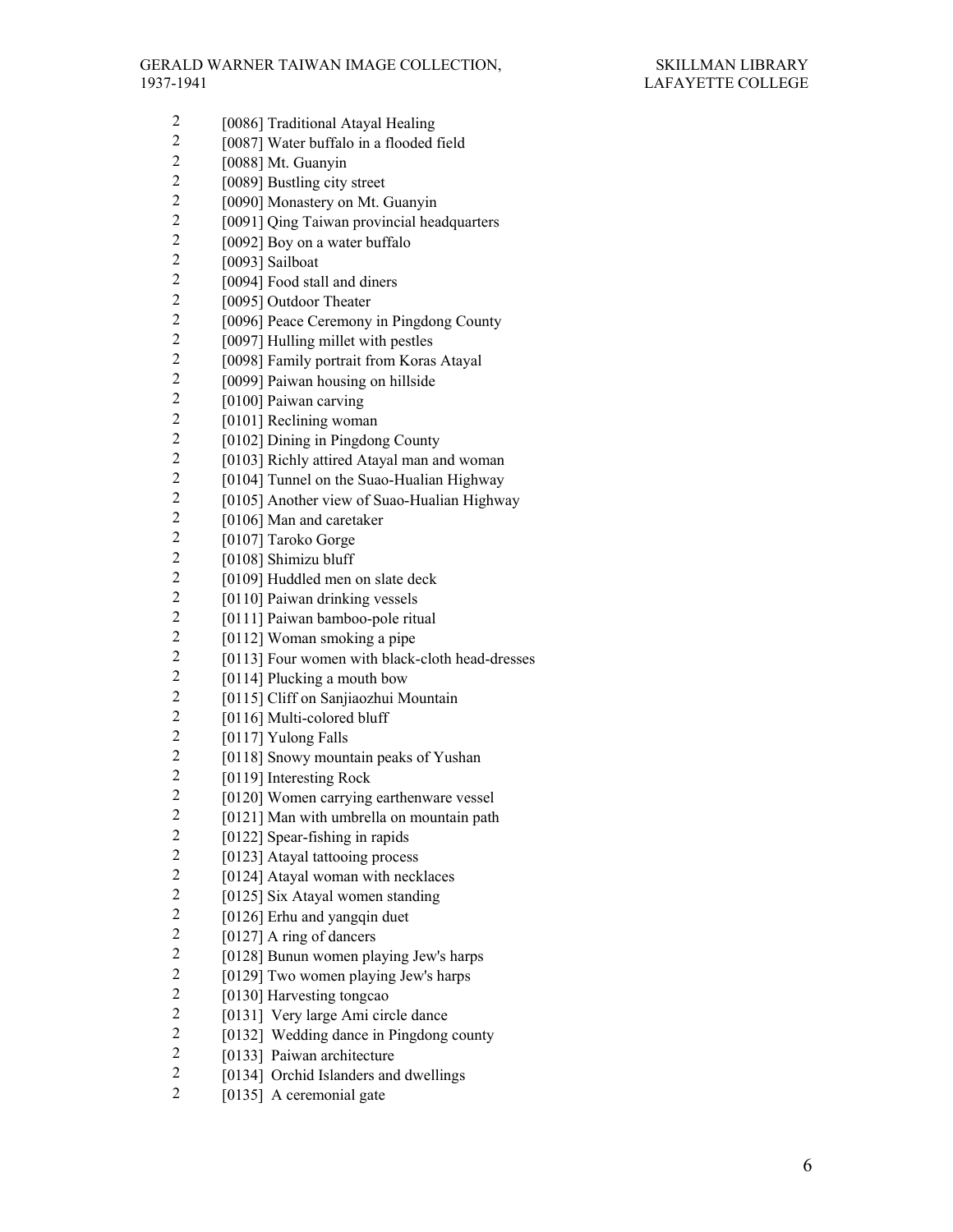2 [0137] Bunun man drawing sword 2 [0138] Ring of stone monuments<br>2 [0139] Jubilant mountaineer [0139] Jubilant mountaineer **3** [0140] Fukamizu Hot Springs 3 [0141] Sheer cliff on the Suao-Hualian Highway<br>3 [0142] Xianhuan bridge and environs 3 [0142] Xianhuan bridge and environs<br>3 [0143] Ami dance

2 [0136] Orchid Island canoes

- 3 [0143] Ami dance<br>3 [0144] Ami potter
- 3 [0144] Ami pottery-making<br>3 [0145] Cable bridge over the 3 [0145] Cable bridge over the Big Muddy Creek<br>3 [0146] Going on a hunt
- $\frac{3}{3}$  [0146] Going on a hunt<br>3 [0147] Taroko woman r
- 3 [0147] Taroko woman playing a Jew's harp<br>3 [0148] Bunun men dressing a boar
- 3 [0148] Bunun men dressing a boar<br>3 [0149] Tsou mouth bow and Jew's
- 3 [0149] Tsou mouth bow and Jew's harp<br>3 [0150] A Paiwan family meal
- 3 [0150] A Paiwan family meal<br>3 [0151] Bunun tooth removal
- 3 [0151] Bunun tooth removal<br>3 [0152] Paiwan communal da
- [0152] Paiwan communal dance
- 3 [0153] Seated Atayal woman at loom
- **4** [0154] Great Southern Gate in Tainan
- 4 [0155] Tainan Shrine
- 4 [0156] Tainan Museum
- 4 [0157] Dacheng Hall in Tainan Confucius Temple<br>4 [0158] Chikanlou Hall in Tainan
- [0158] Chikanlou Hall in Tainan
- 4 [0159] Wuyuan Garden, Tainan
- 4 [0160] Tainan Prefectural Office
- **5** [0161] Panoramic View of Mt. Ali
- 5 [0162] Yushan viewed from Mt. Ali
- 5 [0163] High-altitude weather station on Mt. Ali
- **6** [0164] Paiwan family in front of house
- 7 [0165] Spinning and weaving in Hainan
- 7 [0166] Breast-feeding Li
- 7 [0167] A Li village
- 7 [0168] Hainan Island mealtime
- 7 [0169] A Li man
- 7 [0170] A Li woman
- 7 [0171] Li Housing
- 7 [0172] Making pottery
- **8** [0173] Atayal women with head-scarf
- 8 [0174] Paiwan chiefs<br>8 [0175] Portrait of Tar
- [0175] Portrait of Taroko woman
- 8 [0176] Taroko Gorge<br>8 [0177] Ataval woman
- [0177] Atayal woman in colorful dress
- 8 [0178] Farmer, ox and shed
- 8 [0179] Woman in wicker chair<br>8 [0180] Masks of military heroe
- 8 [0180] Masks of military heroes in festival procession<br>8 [0181] Woman's bed
- [0181] Woman's bed
- 8 [0182] Taiwanese entertainer<br>8 [0183] Saisiat chief in full dre
- [0183] Saisiat chief in full dress
- 8 [0184] Atayal elder
- 8 [0185] Wulai Falls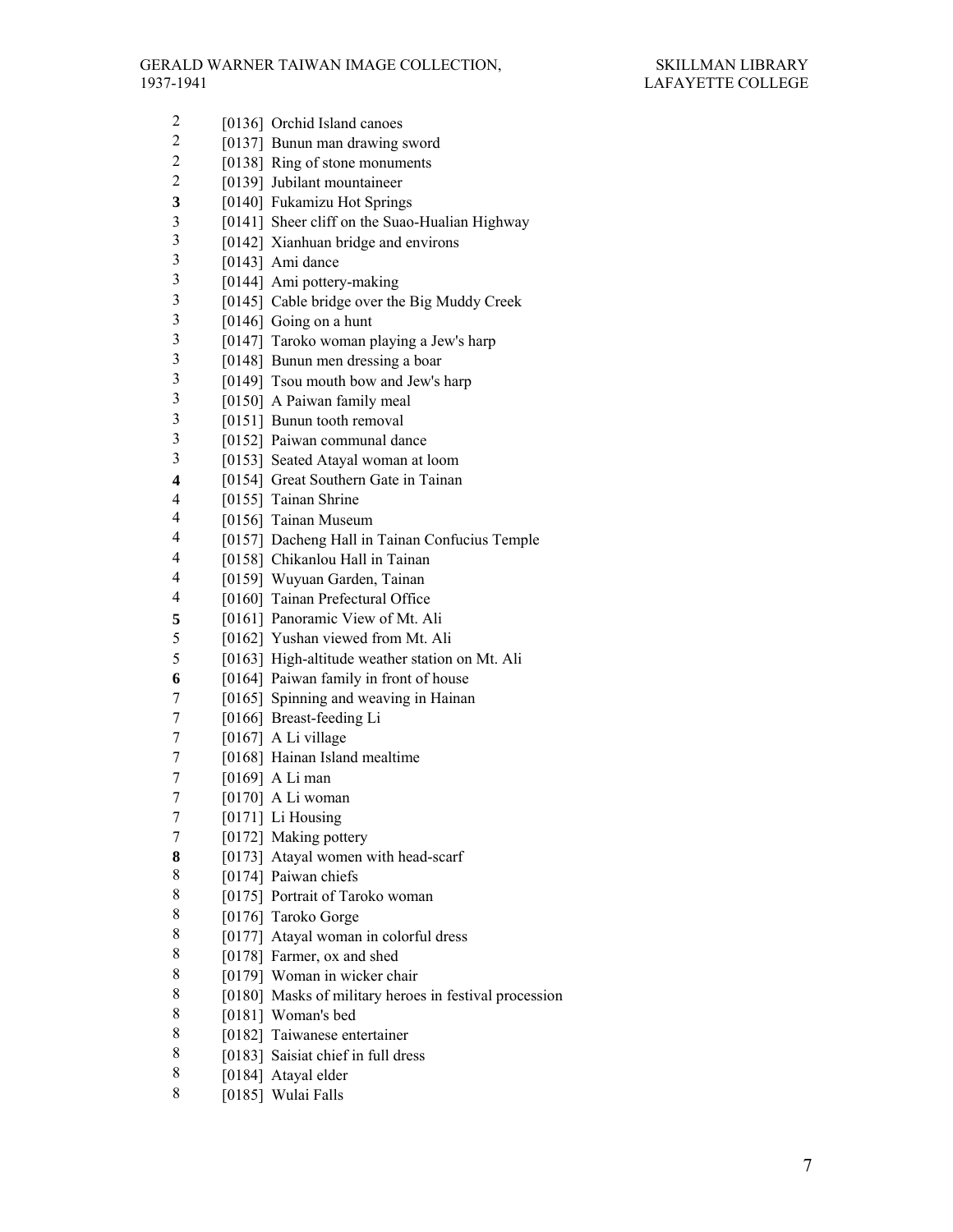| 8      | [0186] Atayal watchtower                          |
|--------|---------------------------------------------------|
| 8      | [0187] Taipei botanical garden                    |
| 8      |                                                   |
| 8      | [0188] Jiaobanshan woman and girl                 |
| 8      | [0189] Taiwan beauty                              |
| 8      | [0190] Sakaemachi at night                        |
| 8      | [0191] Canoes ashore on Orchid Island             |
|        | [0192] Taiwan Shrine from across the river        |
| 8<br>8 | [0193] Three-Parallel Road in Taipei              |
|        | [0194] Taipei castle Grand South Gate             |
| 8      | [0195] Jilong Harbor                              |
| 8      | [0196] Taiwan Governor's Office                   |
| 8      | [0197] Omotemachi Street                          |
| 8      | [0198] Sakaemachi Street in Taipei                |
| 8      | [0199] Honmachi Street in Taipei                  |
| 8      | [0200] Kenko Shrine in Taipei                     |
| 8      | [0201] Taipei Imperial University entrance        |
| 8      | [0202] Longshan Temple in Taipei                  |
| 8      | [0203] Bearded gentleman with pipe                |
| 9      | [0204] Taipei Provincial office                   |
| 9      | [0205] Taiwan Governor's Office                   |
| 9      | [0206] Ami dancers                                |
| 9      | [0207] Hitodome pass near Wushe                   |
| 9      | [0208] Two Atayal women                           |
| 9      | [0209] Two women smoking pipes and infant         |
| 9      | [0210] Family textile production                  |
| 9      | [0211] Moving a palanquin                         |
| 9      | [0212] Tethered water buffalo                     |
| 9      | [0213] Bamboo sampan                              |
| 9      | [0214] Farmers and water buffalo                  |
| 9      | [0215] Another view of Sakaemachi Street          |
| 9      | [0216] New Park, Taipei                           |
| 9      | [0217] Jiaobanshan suspension bridge              |
| 9      | [0218] Taiwanese woman on couch                   |
| 9      | [0219] Lugang's roof-tops and portrait of a woman |
| 9      | [0220] Canoes on Sun Moon Lake                    |
| 9      | [0221] Bird's-eye view of Jiaobanshan             |
| 9      | [0222] Bunun ear-shooting festival                |
| 9      | [0223] Reclining woman and attendants             |
| 9      | [0224] Areal view of Shui village                 |
| 9      | [0225] Wulai village                              |
| 9      | [0226] Group of Quchi villagers                   |
| 9      | [0227] Men, boys and hunting dogs                 |
| 9      | [0228] Paiwan chief with audience                 |
| 9      | [0229] The New Park, Taipei                       |
| 9      | [0230] Two men smoking pipes                      |
| 9      | [0231] Paiwan female garments                     |
| 9      | [0232] Jiaobanshan training institute             |
| 9      | [0233] Ami pottery-making                         |
| 9      | [0234] Jiaobanshan's Lahao suspension bridge      |
| 9      | [0235] Jiaobanshan village                        |
|        |                                                   |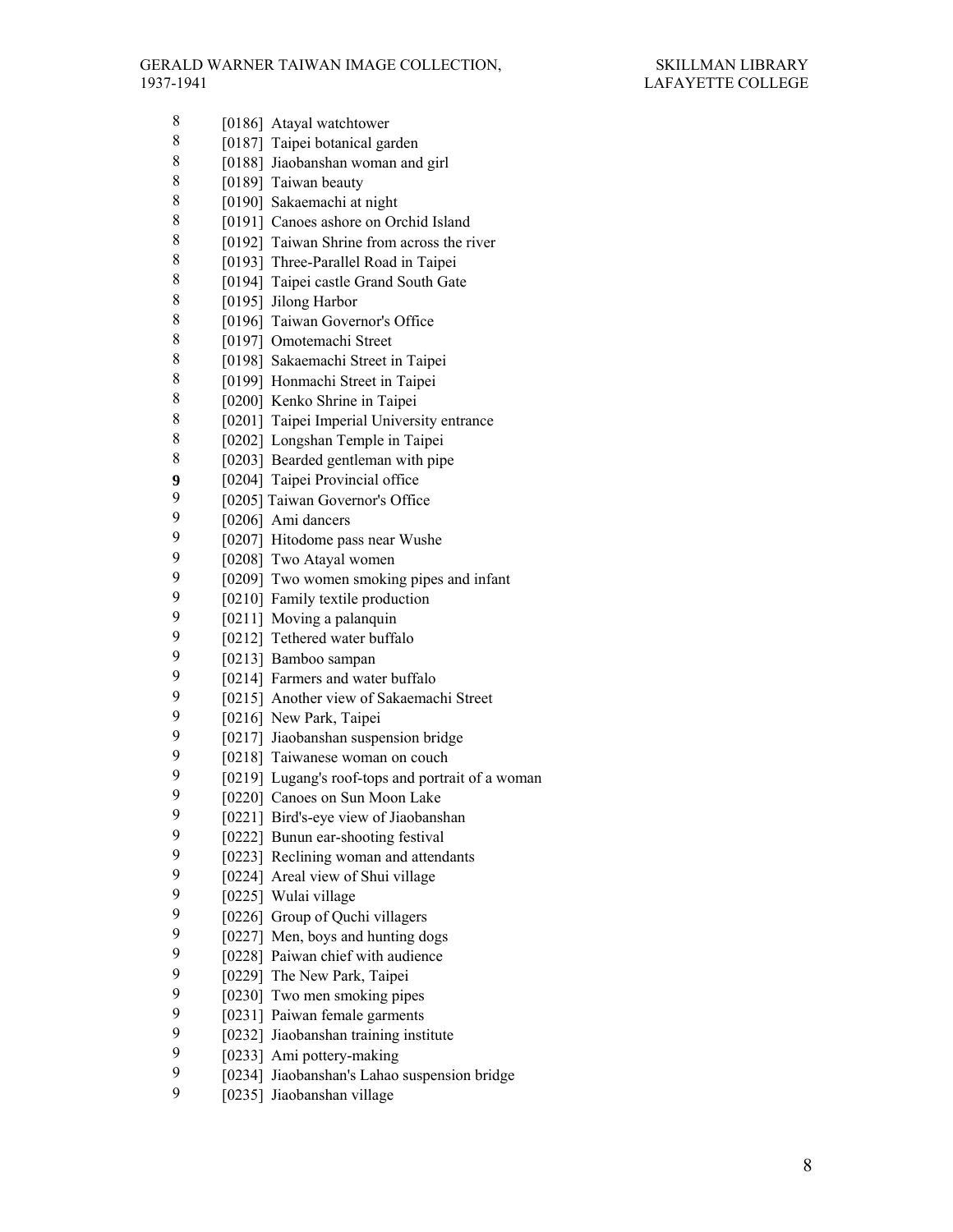- 9 [0236] Koras villagers and granary<br>9 [0237] Dining in front of house
- [0237] Dining in front of house
- 9 [0238] Ami women carrying water<br>9 [0239] Jiaobanshan reception hall
- 9 [0239] Jiaobanshan reception hall<br>9 [0240] Two young women
- $[0240]$  Two young women
- 9 [0241] Taroko woman administers a tattoo
- 10  $[0242]$  Coconut tree
- 10 [0243] Paiwan millet-pounders
- 10 [0244] Four Atayal women with baskets and infants
- 10 [0245] Baxian mountain
- 10 [0246] Taiwan beauty, colorized
- 10 [0247] Chinese junk
- 10 [0248] Isibukun hunters, antelope and corn
- 10 [0249] Taiwan banana tree
- 10 [0250] Ouluanbi lighthouse and shrine
- 10 [0251] Japanese quince trees
- $10$  [0252] Goat herding
- 10 [0253] An old castle gate
- 10 [0254] Palanquin bearers
- 10 [0255] Betel nut trees
- 10 [0256] Sampans ashore
- 10 [0257] Open-air café
- 10 [0258] Bamboo-post housing
- 10 [0259] Atayal woman weaving
- 10 [0260] Taroko Gorge
- 10 [0261] Mount Ali
- 10 [0262] Fishing net on Sun Moon Lake
- 10 [0263] Japanese inn on Sun Moon Lake
- 10 [0264] Yushan viewed from Jiayi
- 10 [0265] View of Sun Moon Lake
- 10 [0266] Boats on Sun Moon Lake
- 10 [0267] Mt. Xue
- 10 [0268] Riverbank laundry
- 10 [0269] Ducks on a pond
- $10$  [0270] Digging a well
- 10 [0271] Pingdong architecture
- 10 [0272] Sao pestle musicians
- 10 [0273] Dug-out canoes on Sun Moon Lake
- 10 [0274] Beitou hot springs
- 10 [0275] Paiwan brave-man dance
- 10 [0276] Bamboo water-wheel
- 10 [0277] Bunun family dining
- 10 [0278] Net-fishing from a bamboo raft
- $10 \qquad [0279]$  Ducks in a marsh
- 10 [0280] Mazu Temple
- 10 [0281] Suspension bridge
- 10 [0282] Water buffalo in a rice paddy
- 10 [0283] Human-powered irrigation pump
- **11** [0284] Coconut trees
- 11 [0285] Pestle-pounding Sao women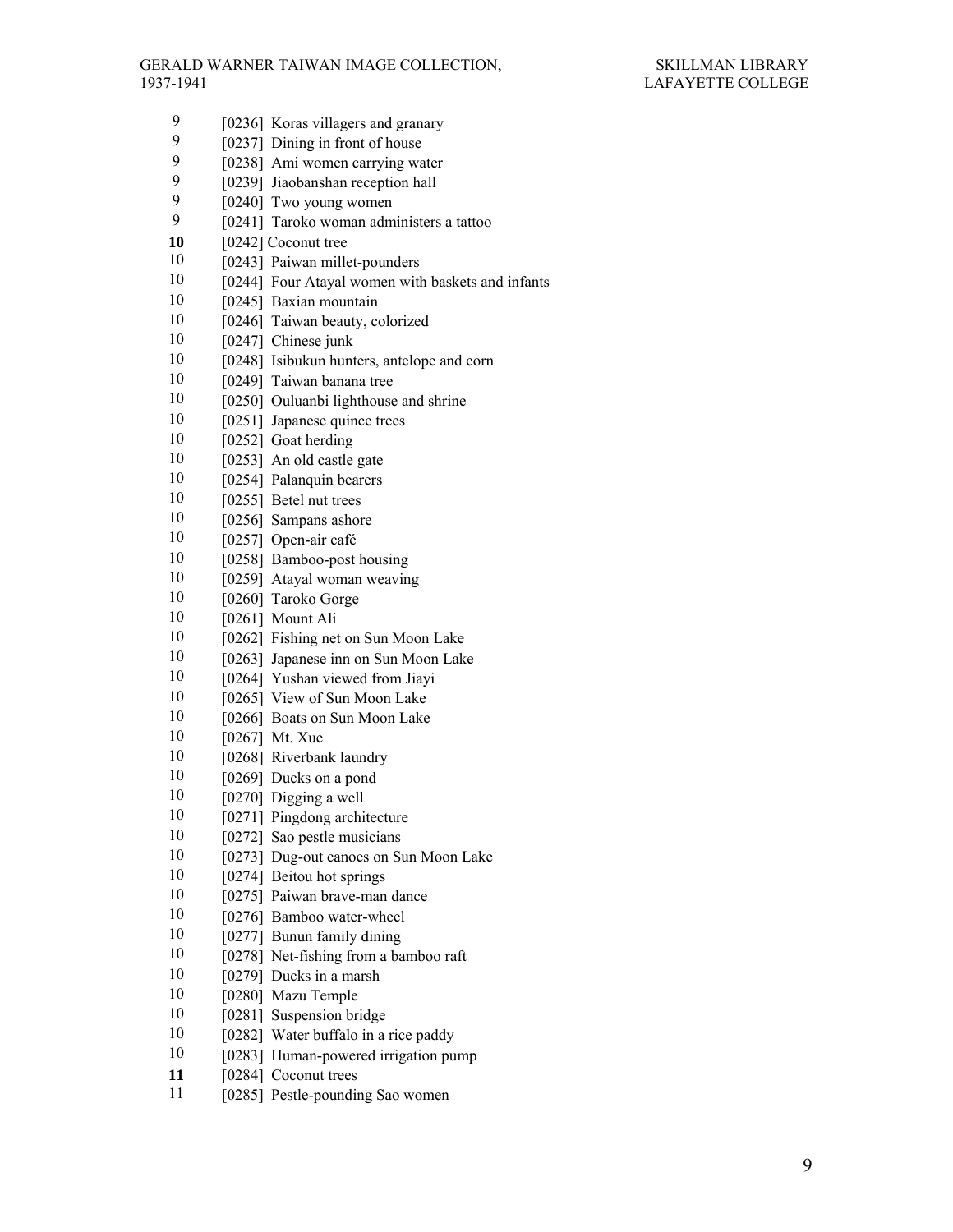- 11 [0286] Suspension bridge near Jiaobanshan 11 [0287] Lahao suspension bridge, Jiaobanshan 11 [0288] Couple in front of building, Jiaobanshan 11 [0289] Jade Mountain's austere peak 11 [0290] Lodge for visiting dignitaries, Jiaobanshan 11 [0291] Panoramic view of Jiaobanshan  $11$  [0292] Woman weaving 11 [0293] Three women playing Jew's harps 11 [0294] Jiaobanshan women weaving 11 [0295] Jiaobanshan training institute 11 [0296] Banana market in Taizhong 11 [0297] Tainan Chikan tower 11 [0298] Taiwan Governor's Office, Taipei 11 [0299] Sakuma Samata memorial and push-car trolley 11 [0300] Paiwan elite's house front 11 [0301] Water buffaloes in stream 11 [0302] Model Paiwan chiefly residence 11 [0303] Atayal men sharing a cup of wine 11 [0304] Hulling millet 11 [0305] Model Paiwan chiefly residence 11 [0306] Jiaobanshan woman with basket 11 [0307] Tropic of Cancer Mark Tower **12** [0308] Banana orchard 12 [0309] Taiwan Tangerines 12 [0310] Longans 12 [0311] Taiwan pineapples 12 [0312] Exemplary Paiwan carving 12 [0313] Tsou men's gathering 12 [0314] Pomelos 12 [0315] Atayal women playing Jew's harps 12 [0316] Mangoes 12 [0317] Buddha Fruit 12 [0318] Orchid Island men with weapons 12 [0319] Taiwanese papayas 12 [0320] Ami woman carrying water 12 [0321] Bunun man playing a mouth-bow  $\&\#12288$ ; **13** [0322] An Ami couple dressed in regalia 13 [0323] Orchid Island men and women 13 [0324] Atayal men and woman 13 [0325] Bunun couple 13 [0326] Saisiat couple 13 [0327] Tsou chief 13 [0328] Paiwan household **14** [0329] Promoting Taiwanese tea 14 [0330] Colorful Yushan 14 [0331] Harvesting tea 14 [0332] Tea estate 14 [0333] Tea plant **15** [0334] Paiwan girl by Lan Yin-ting
	- 15 [0335] A primitive village by Lan Yin-ting